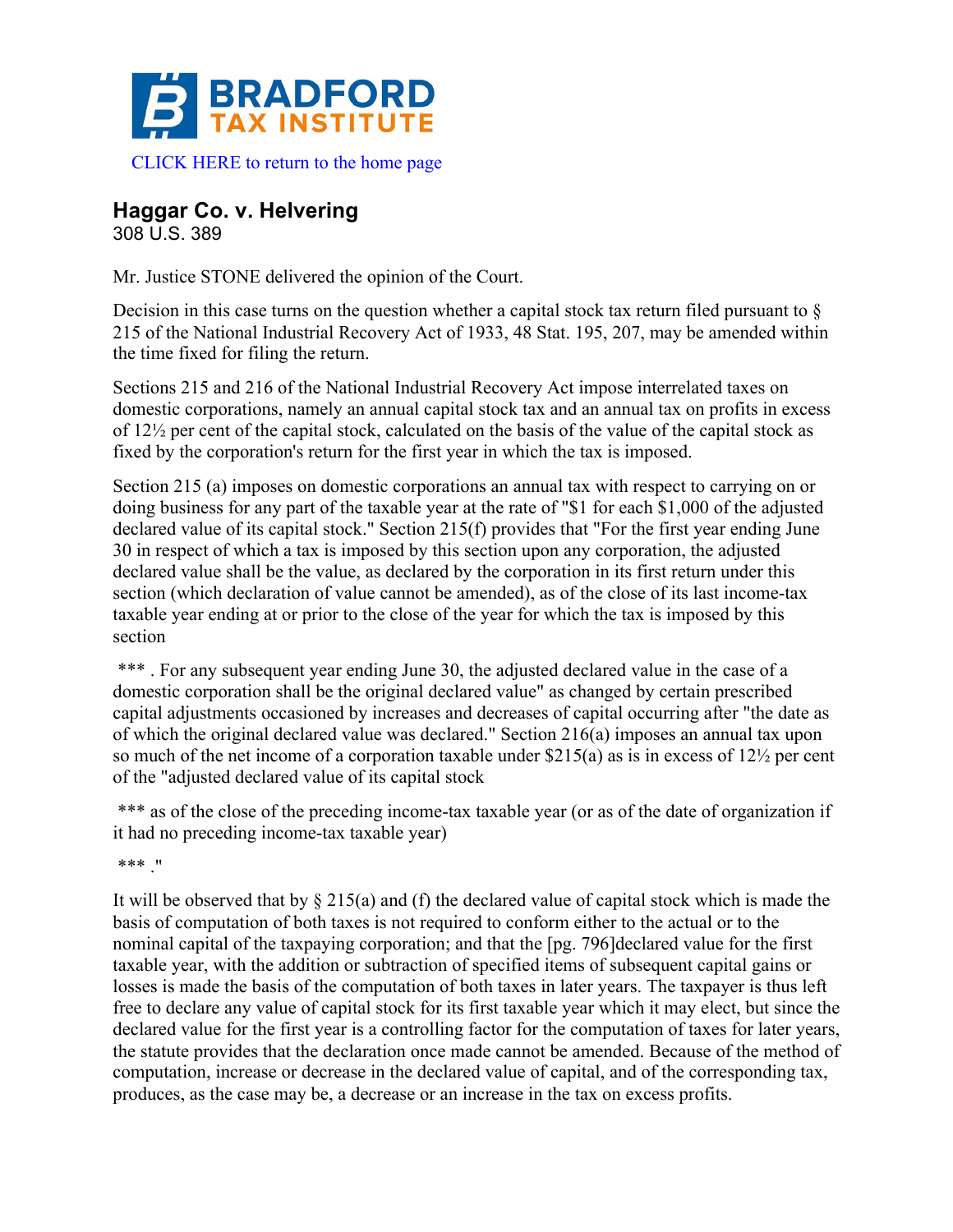In August, 1933, petitioner, a Texas corporation, mistakenly believing that it was required to state the par value of its issued capital stock in its tax return, filed a timely return for the year ending June 30, 1933, declaring the value of its entire capital stock to be \$120,000 and paid the tax of \$120. The date for filing returns for that year having been extended to September 29, 1933, T. D. 4368, 4386, petitioner before that date filed an amended return, declaring the value of its capital stock to be \$250,000. On March 15, 1934, petitioner filed its income and excess profits tax return for the calendar year 1933. The Commissioner, having refused to accept the amended capital stock return, gave notice of a deficiency in the excess profits tax calculated upon the basis of the capital stock value of \$120,000 as declared in petitioner's original return.

The Board of Tax Appeals determined that petitioner's capital stock and excess profits tax should be computed on the basis of \$120,000 capital stock value as originally stated instead of \$250,000 stock value declared in its amended return, found a deficiency, and entered its order accordingly. 38 B. T. A. 141. The Circuit Court of Appeals for the Fifth Circuit affirmed, holding that § 215(f) by its terms precluded any amendment of the tax return for the first year even though made within the time allowed for filing the return. 104 F.2d 24. We granted certiorari October 9, 1939, 308 U.S. \_\_, 60 S.Ct. 93, 84 L.Ed. \_\_, to resolve a conflict of the decision below with that of the Court of Appeals for the Sixth Circuit in Glenn v. Oertel Co., 97 F.2d 495, and that of the Court of Claims in Philadelphia Brewing Company v. United States, 27 F.Supp. 583.

The Commissioner founds his argument in support of the decision below upon a literal reading of the introductory sentence of § 215(f) already quoted, which, he argues, precludes even a timely amendment of the tax return for the first year, and upon the administrative and Congressional interpretation of the statute. He insists that the phrase "first return" in the clause "declared value shall be the value, as declared by the corporation in its first return under this section (which declaration of value cannot be amended)", means the first paper filed by the taxpayer as a return, and that these words plainly forbid any amendment of the declared value of the capital stock, even though made within the time allowed for filing the return.

In making these contentions the Commissioner concedes that the amount of the declared value of capital fixed for the first year is a matter of indifference to the Government since the statute leaves the taxpayer free to declare any amount which its fancy may choose and that for any reduction in capital stock tax effected by the declaration of a low value of the capital stock there is an accompanying increase in excess profits taxes. He concedes that if petitioner had filed but a single return on the date of filing the amended return, stating the value of the capital stock as \$250,000 instead of \$120,000, the Government would have been concluded by the taxpayer's declaration and that it has long been the practice of the department, in the cases of other types of tax to accept an amended return, filed within the period allowed for filing returns, as the return of the taxpayer for the taxable year. He concedes also, as he logically must, that the argument leads to the conclusion that a mistake in the declaration of value whether of law or of fact, however serious and excusable, cannot be corrected by a timely amendment of the return.

[1, 2] All statutes must be construed in the light of their purpose. A literal reading of them which would lead to absurd results is to be avoided when they can be given a reasonable application consistent with their words and with the legislative purpose. Hawaii v. Mankichi, 190 U.S. [pg. 797] 197, 23 S.Ct. 787, 47 L.Ed. 1016; United States v. Katz, 271 U.S. 354, 46 S.Ct. 513, 70 L.Ed. 986; Sorrells v. United States, 287 U.S. 435, 446, 53 S.Ct. 210, 214, 77 L.Ed. 413, 86 A.L.R. 249; Burnet v. Guggenheim, 288 U.S. 280, 285, 53 S.Ct. 369, 370, 77 L.Ed. 748; Armstrong Paint & Varnish Works v. Nu-Enamel Corp., 305 U.S. 315, 332, 333, 59 S.Ct. 191, 199, 200, 83 L.Ed. 195. Here the purpose of the statute is unmistakable. It is to allow the taxpayer to fix for itself the amount of the taxable base for purposes of computation of the capital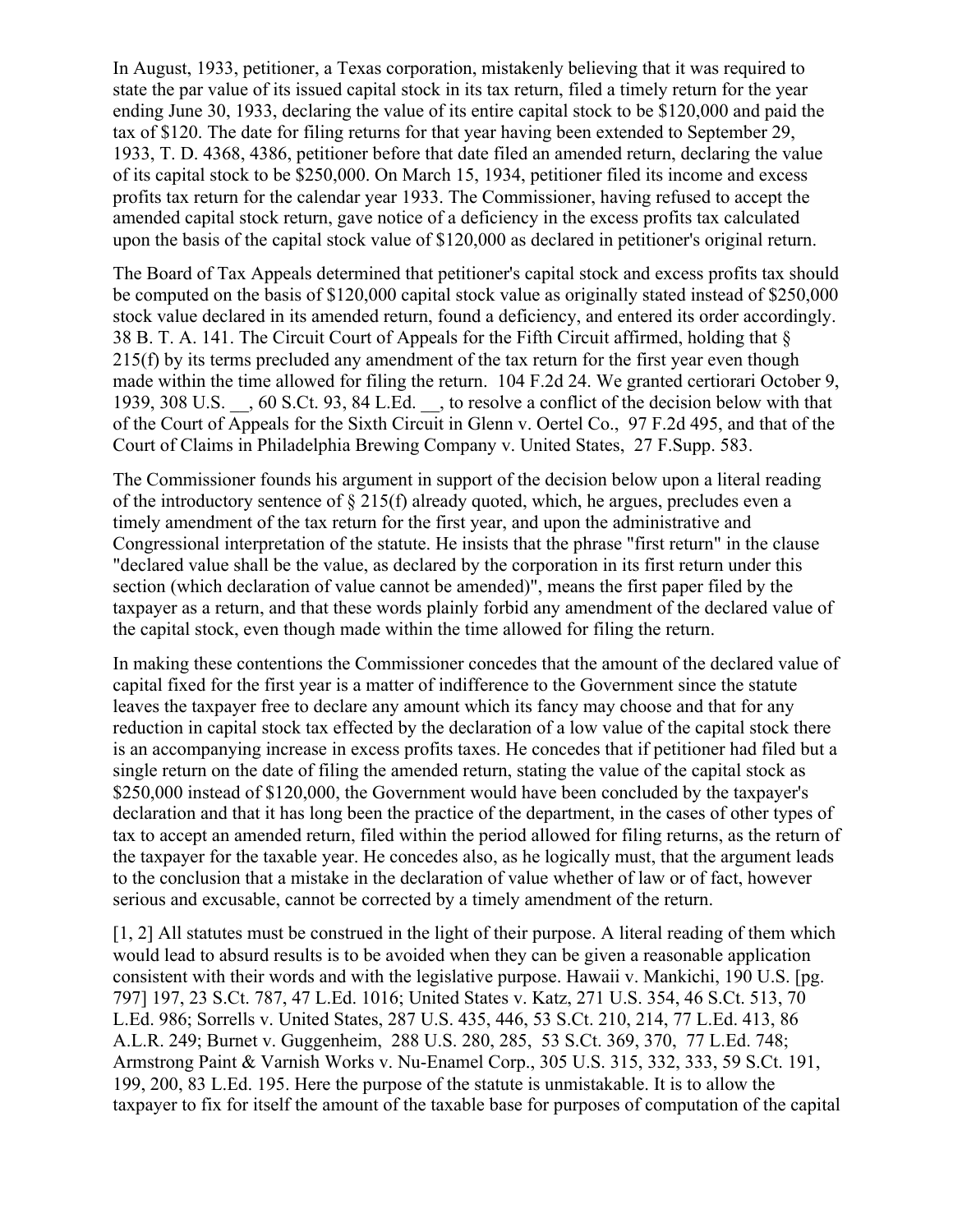stock tax, but with the proviso that the amount thus fixed for the first taxable year shall be accepted, with only such changes as the statute prescribes for the purpose of computing the capital stock and excess profits taxes in later years. Congress thus avoided the necessity of prescribing a formula for arriving at the actual value of capital for the purpose of computing excess profits taxes, which had been found productive of much litigation under earlier taxing acts, see Sen.Rep. 52, 69th Cong., 1st Sess., pp. 11-12; cf. Ray Consolidated Copper Co. v. United States, 268 U.S. 373, 376, 45 S.Ct. 526, 527, 69 L.Ed. 1003. At the same time it guarded against loss of revenue to the Government through understatements of capital, by providing for an increase in excess profits tax under § 216 ensuing from such understatements.

[3] It is plain that none of these purposes would have been thwarted and no interest of the Government would have been harmed had the Commissioner, in conformity to established departmental practice, accepted the petitioner's amended declaration. It is equally plain that by its rejection petitioner has been denied an opportunity to make a declaration of capital stock value which it was the obvious purpose of the statute to give, and that denial is for no other reason than that the declaration appeared in an amended instead of an unamended return. We think that the words of the statute, fairly read in the light of the purpose, disclosed by its own terms, require no such harsh and incongruous result.

Section 215 nowhere mentions amendment of returns or amended returns. It speaks of "declared value" for the first tax year and provides that the "declaration of value" cannot be amended. The "declaration of value" is that of the corporation in its "first return under this section". The "first return" as the context shows is the return for the first tax year of the taxpayer and the characterization of the return as "first" is obviously used to distinguish the return made for the first year from the return "for any subsequent year" in which the "adjusted declared value" is required by the same section to conform to a formula based on the "declared value" for the first year and which, for that reason, "cannot be amended".

"First return" thus means a return for the first year in which the taxpayer exercises the privilege of fixing its capital stock value for tax purposes, and includes a timely amended return for that year. A timely amended return is as much a "first return" for the purpose of fixing the capital stock value in contradistinction to returns for subsequent years, as is a single return filed by the taxpayer for the first tax year. Glenn v. Oertel Co., supra; Philadelphia Brewing Company v. United States, supra; see also, similarly construing the phrase "first return" under § 114(b) (4) of the Revenue Act of 1934, 48 Stat. 680, 710, 26 U.S.C.A. § 114(b) (4); C. H. Mead Coal Co. v. Commissioner, 4 Cir., 106 F.2d 388, 390; cf. Pacific National Co. v. Welch, 304 U.S. 191, 194, 58 S.Ct. 857, 858, 82 L.Ed. 1282. Thus read the statute gives full effect to its obvious purposes and to the evident meaning of its words. To construe "first return" as meaning the first paper filed as a return, as distinguished from the paper containing a timely amendment, which, when filed is commonly known as the return for the year for which it is filed, is to defeat the purposes of the statute by dissociating the phrase from its context and from the legislative purpose in violation of the most elementary principles of statutory construction.

[4] Article 24 of Treasury Regulations 64 (1933 ed.), under § 215(f) of the National Industrial Recovery Act, in force when the petitioner filed its amended return, did not call for any different construction from that which we have indicated is the correct one. The article made no mention of the "first return". It pointed out merely that the original declared value [pg. 798]would be the basis of the tax for the first and later years, and stated "This value once having been declared may not subsequently be changed either by the corporation or by the commissioner." This evidently refers to the parenthetical clause of § 215(f) "which declaration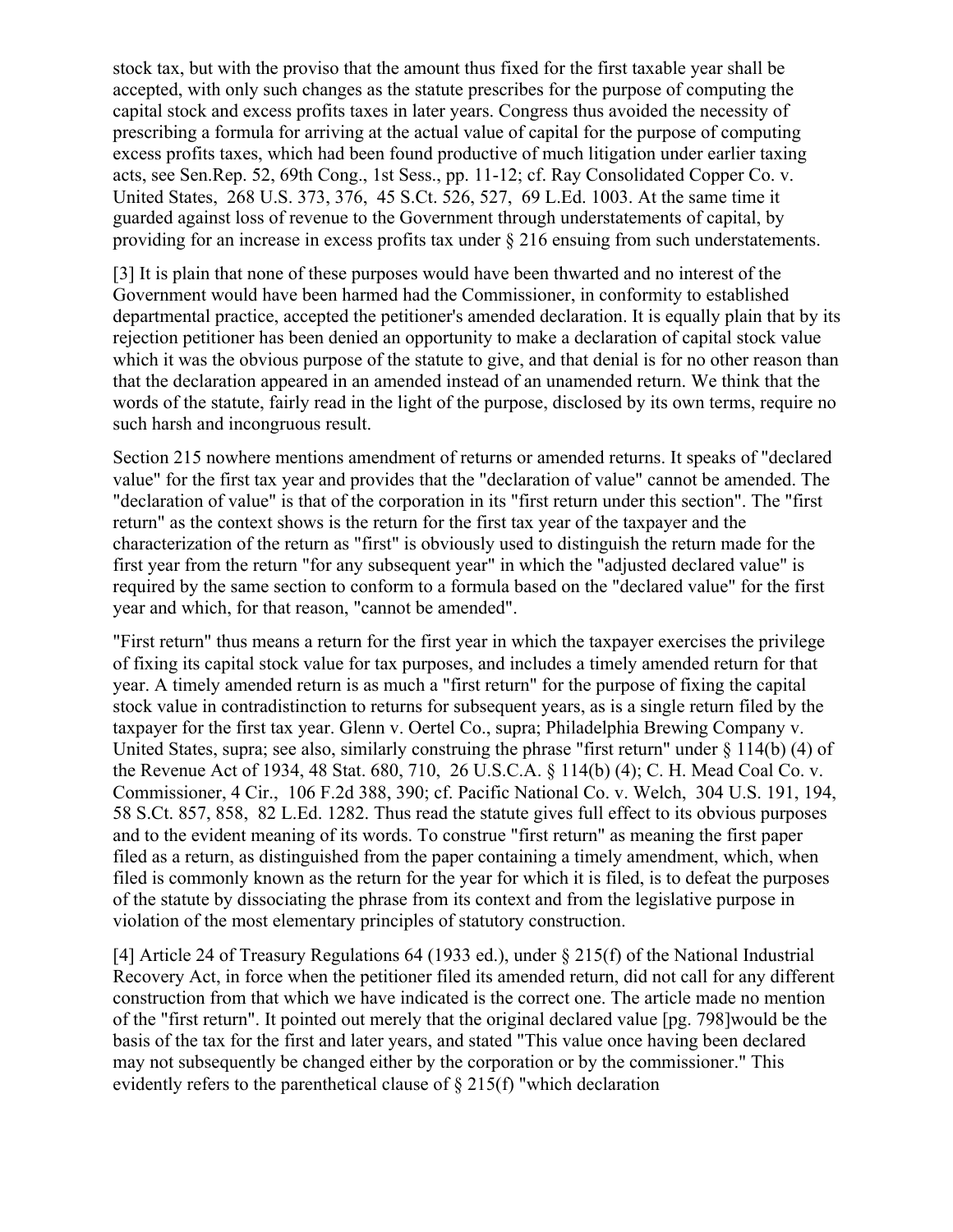\*\*\* cannot be amended" which phrase concededly does not preclude an effective declaration of value in a timely amended return. 1

Sections 215 and 216 of the National Industrial Recovery Act were reenacted as §§ 701 and 702 of the 1934 Revenue Act, 48 Stat. 680, 769, 770, 26 U.S.C.A. §§ 1358, 341. That act, § 703, amended the National Industrial Recovery Act so as to provide that the capital stock tax and excess profits tax imposed by §§ 215 and 216 of the act last mentioned should not apply respectively to any taxpayer in any year except the years ending June 30, 1933 and June 30, 1934. The amended Regulations 64 (1934 ed.), relating to §§ 701 and 702 of the Revenue Act of 1934, are prefaced with the statement "It must constantly be borne in mind that these regulations relate only to the tax imposed by § 701 of the Revenue Act of 1934. With respect to the tax imposed by § 215 of the National Industrial Recovery Act consult Regulations 64, edition of 1933". This warning was repeated in Regulations 64, 1936 edition, under the corresponding §§ 105 and 106 of the 1935 Revenue Act, 49 Stat. 1014, 1017-1019, 26 U.S.C.A. §§ 1358a, 342.

Since the regulations under the Revenue Acts for 1934 and 1935 are thus made in-applicable to the taxpayer's stock return under the National Industrial Recovery Act for the year ending June 30, 1933, they are without force for present purposes except as they are persuasive commentaries on the meaning of the language of § 215 (f) of the National Industrial Recovery Act which was carried forward into later revenue acts. Article 41(d) of Treasury Regulations 64, published under the 1934 Act, declared that "First return means the first capital stock tax return filed by a corporation for its first taxable year", a definition which was continued in Article 44 of Regulations 64 (1936 ed.), under the corresponding § 105 of the Revenue Act of 1935. Article 44 of the latter regulation for the first time informed taxpayers that an effective declaration of value for the first tax year could not be made in a timely amended return, saying, "A subsequent return declaring a different value, even though filed before the expiration of the prescribed period, is therefore not acceptable under the statute."

[5] On the argument the Commissioner admitted that this ruling served no administrative or governmental convenience or purpose apart from compliance with the supposed command of the statute. There is thus a complete absence of those reasons which ordinarily lead courts to give persuasive force to an administrative construction and which justify their acceptance of it in preference to their own. The regulations have not been consistent in their interpretation of the statute and do not embody the results of any specialized departmental knowledge or experience. Cf. Brewster v. Gage, 280 U.S. 327, 336, 50 S.Ct. 115, 117, 74 L.Ed. 457; Sanford's Estate v. Commissioner of Internal Revenue, 308 U.S. 39, 60 S.Ct. 51, 84 L.Ed. \_\_, October term, 1939, decided November 6, 1939. No one, not even the Government, will be prejudiced by its rejection, and as we have said the construction flies in the face of the purposes of the statute and the plain meaning of its words. Judicial obeisance to administrative action cannot be pressed so far.

[6, 7] It is said that Congress, by the change of the language of the capital stock provisions adopted in the 1938 Revenue Act has attributed to the earlier statute the same meaning as that ascribed to it by the administrative construction. It is familiar doctrine that Congress, by reenacting a section [pg. 799]of the Revenue Act without change, approves and adopts a consistent administrative construction of it. But here the argument is that by amendment of the statute, which would preclude such a construction in the future, Congress has also declared that the department construction was that intended by the earlier Congress which enacted the statute.

Section 601 of the 1938 Act, 52 Stat. 447, 565, 26 U.S.C.A. § 1358, in addition to other changes in the capital stock and excess profits tax provisions, prescribed that the "adjusted declared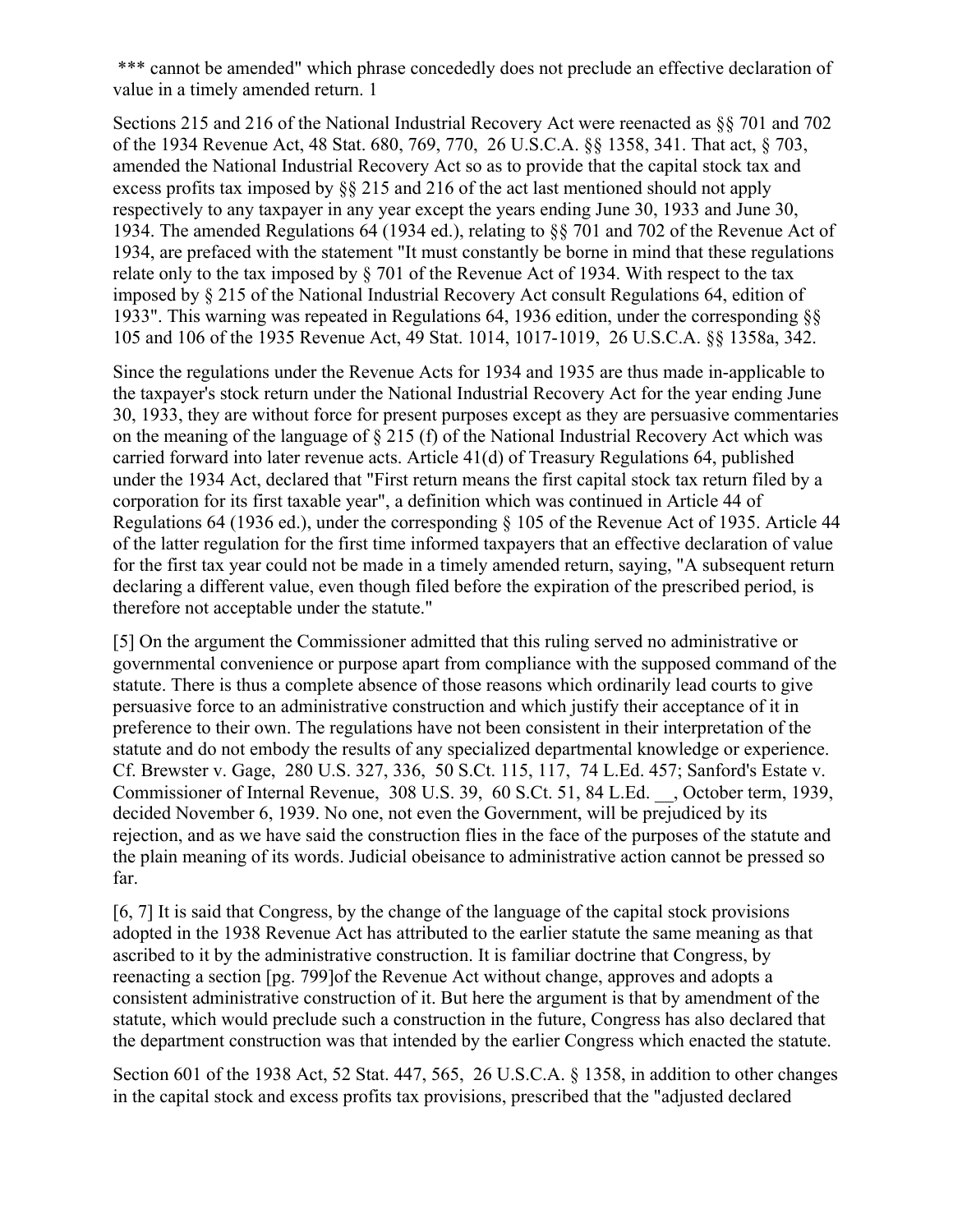value" should be determined with respect to three year periods, beginning with the year ending June 30, 1938, and denominated the first year of each period a "declaration year." Section 601(f) (2) provided that the declared capital stock value for purposes of the tax shall be the value as declared by the corporation "in its return for such declaration year (which declaration of value cannot be amended)". Since, under the new legislation, the return for the declaration year for each three-year period and not that for the first tax year of the taxpayer is controlling, there was no occasion for repeating the phrases "first year" and "first return" which had appeared in the earlier legislation and the new section dropped from the statute the words which had given rise to the earlier administrative construction. This was pointed out by the house committee report recommending the amendment, 2 stating that the change would serve to permit the taxpayer to amend its declaration by timely amendment of the return for the declaration year and adding, "denial of all opportunity for correction appears unduly restrictive."

[8] It must be assumed that Congress was aware through its committees of the change in the regulations which in 1936 had construed the statute as precluding an effective declaration in a timely amended return, and of the litigation then pending in this case and in Glenn v. Oertel Co., supra, in which the departmental construction had been challenged as "unduly restrictive." In the face of the legislative expression of dissatisfaction with the earlier statute as construed, Congressional purpose to declare that such was the intended meaning is not to be inferred merely from the fact that the amendment providing for the future said nothing as to the past. If we are to draw inferences it would seem as probable that Congress was content to leave the problems of the past to be solved by the courts where they were then pending, rather than to preclude their solution there. Action so ambiguous in its implications as to the past is wanting in that certainty and evident purpose which would justify its acceptance as a legislative declaration of what an earlier Congress had intended rather than an effort to make clear that which had been rendered dubious by unwarranted administrative construction. Cf. Jordan v. Roche, 228 U.S. 436, 445, 33 S.Ct. 573, 575, 57 L.Ed. 908; Helvering v. New York Trust Co. 292 U.S. 455, 54 S.Ct. 806, 78 L.Ed 1361; Noble v. Oklahoma City, 297 U.S. 481, 492, 56 S.Ct. 562, 567, 80 L.Ed. 816. Retroactive declarations of legislative intent prejudicial to those who have acted under an earlier statute whose construction seems clear, it would seem, ought not to be implied more than the legislative intention to give retroactive operation to a new statute. See Hassett v. Welch, 303 U.S. 303, 314, 58 S.Ct. 559, 564, 82 L.Ed. 858, and cases cited; cf. Noble v. Oklahoma City, supra.

## Reversed.

1 The Government concedes in its brief that the parenthetical clause "which declaration \*\*\* cannot be amended" continued in the capital stock tax section, § 601, of the 1938 Revenue Act, 52 Stat. 447, 565, does not preclude an effective declaration of value in a timely amended return for the first tax year. If the phrase "first return" in § 215(f) had that effect, then the parenthetical phrase concededly prohibiting amendments in tax returns of later years would have been superfluous.

2 "The new section also alleviates the rigid provision of section 105(f) of the 1935 act that the valuation shall be as declared by the corporation in its 'first' return. Errors of calculation or other errors sometimes occur in first returns, and denial of all opportunity for correction appears unduly restrictive. Accordingly, the word 'first' as it appears the second time in section 105(f) of the 1935 act, as amended, is eliminated from the corresponding language appearing in subsection (f) (2) of the new section. This will serve to give a corporation the right, so long as it acts within the time allowed for filing its return (including the last day of any extension period) for the year